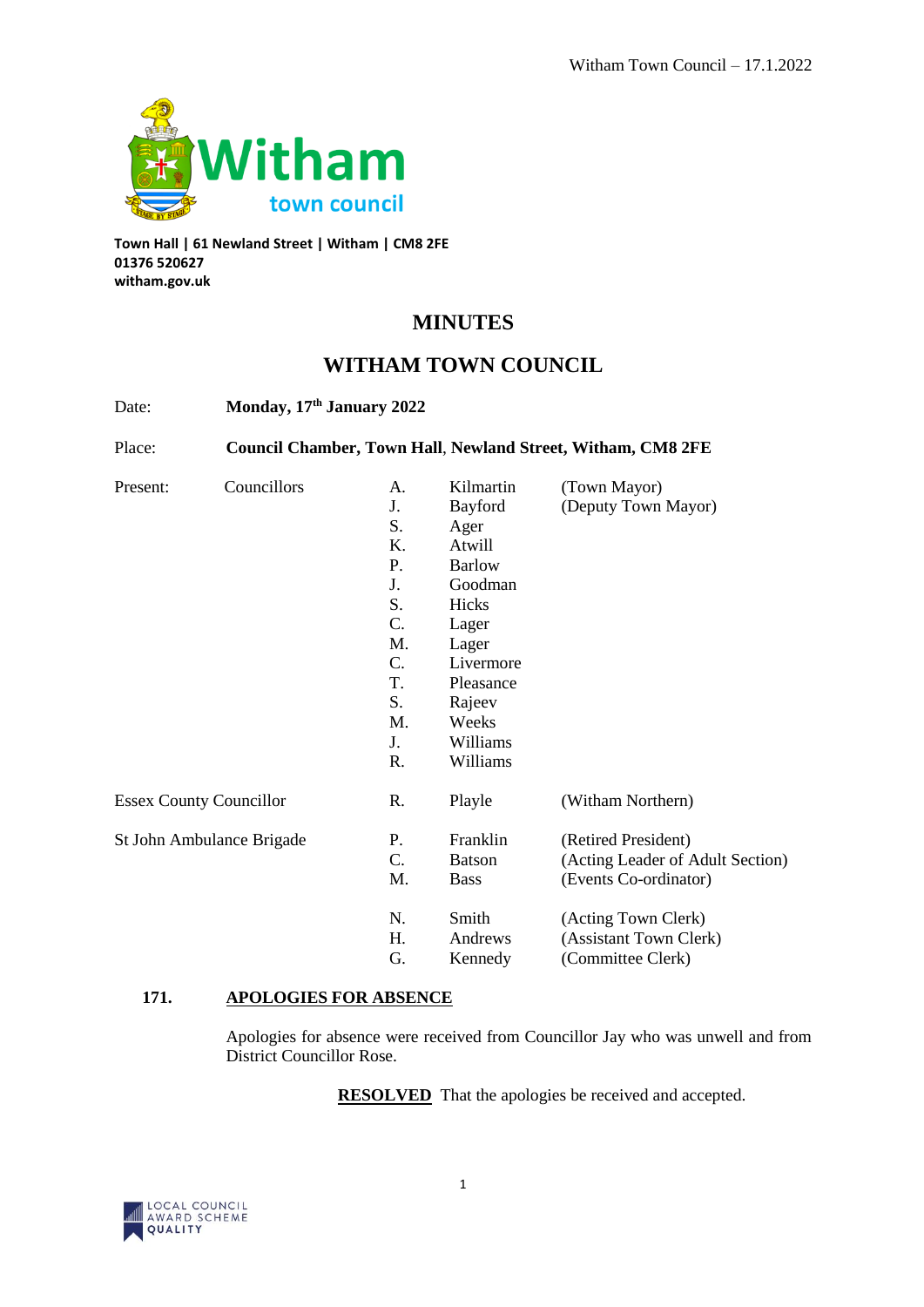#### **172. MINUTES**

**RESOLVED** That the Minutes of the Meeting of Town Council held 14<sup>th</sup> December 2021 be confirmed as a true record and signed by the Town Mayor.

#### **173. INTERESTS**

No interests were declared but later in the Meeting at Minute 177 – St John Ambulance Brigade, Councillor Hicks declared a non-pecuniary interest.

#### **174. QUESTIONS AND STATEMENTS FROM THE PUBLIC**

There was no member of the press or public present.

#### **175. APPOINTMENT OF ACTING TOWN CLERK**

Members noted that following the resignation of James Sheehy as Town Clerk, Nikki Smith had been appointed as Acting Town Clerk whilst a replacement was sought.

**RESOLVED** That the information be received and noted.

#### **176. ESSEX COUNTY AND BRAINTREE DISTRICT COUNCIL UPDATE**

Councillor Ross Playle explained that the proposed cycleway in Collingwood Road, as part of the Bellway Development off Forest Road, had not been resolved and would go back to the District Council's Planning Committee. Councillor Playle said that the site manager of Gimsons had suggested that the footpath by River View was likely to be opened by the end of January/beginning of February. He referred to Coleman's Quarry and the changes which would result in additional HGVs through the town centre. Councillor Playle stated that Little Braxted Parish Council had suggested that as part of the planning process the Appleford Bridge should be widened to take two lanes of traffic. He reminded Members that the Library Consultation would close on Friday.

Members explained that a decision had been taken to refuse any planning application in regards to the Quarry until such time as all HGVs accessing or egressing the site use the adjacent A12 rather than the town centre. They considered that not only would the widening of the Appleford Bridge encourage motorists to speed but spoil a characterful bridge.

The Town Mayor thanked Councillor Playle for his report.

#### **177. ST JOHN AMBULANCE BRIGADE**

The Town Mayor welcomed Paula Franklin of the Witham Branch of St John Ambulance Brigade to the Meeting.

Mrs Franklin, retired President of the Witham and Tiptree Branch of the St John Ambulance Brigade explained St John had had a presence in the town for many years and used to meet in a hired hall before progressing to an army hut to the rear of Spring Lodge. When the District Council wanted to develop the land they were given a 50 year lease on a purpose built building. St John headquarters looked at all their premises following the pandemic and considered that Witham's building could be a liability if

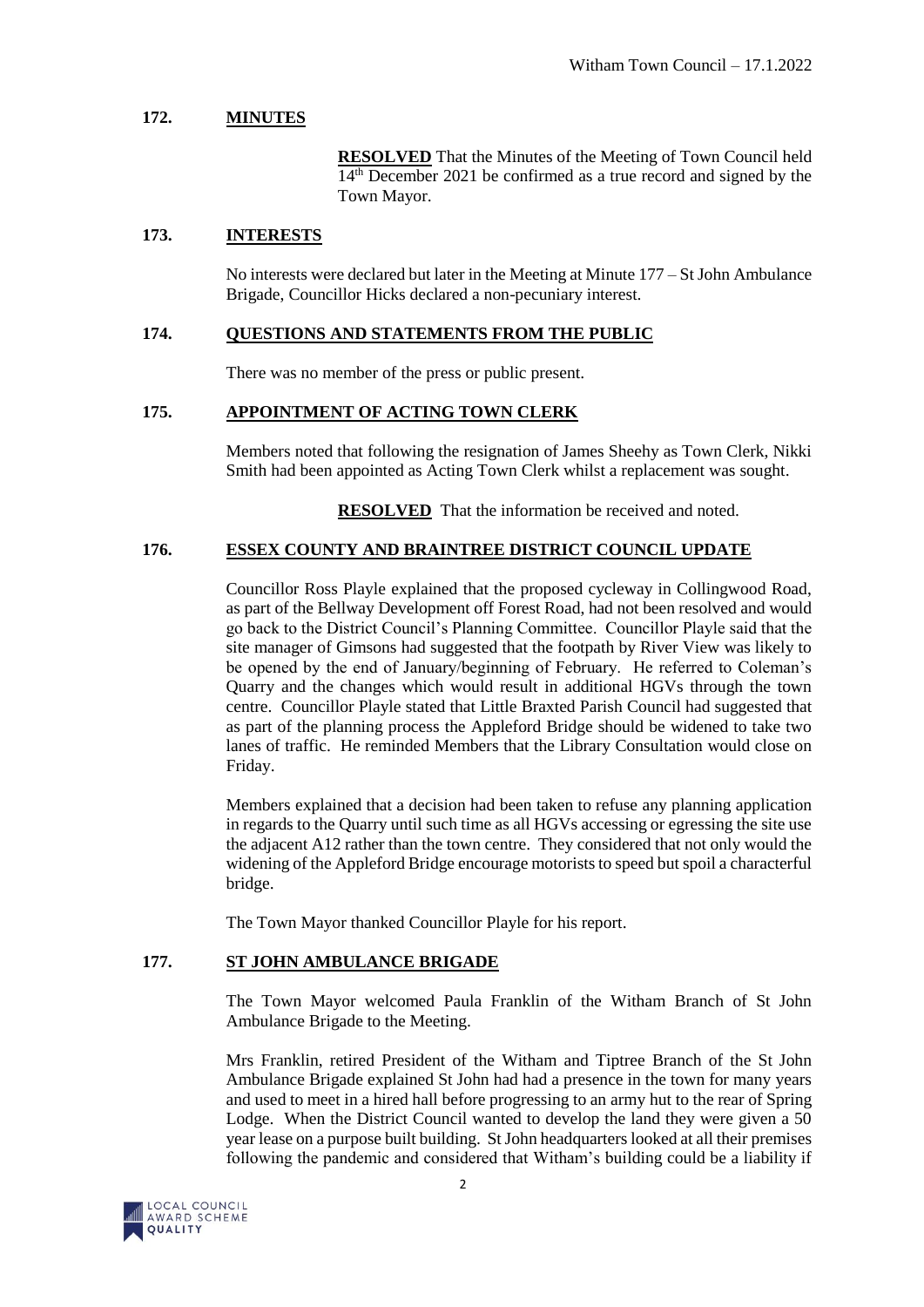repairs were required and promptly shut the premises. As a consequence, £50 was paid per week for adults to meet at the Football Club and £40 for the cadets to meet elsewhere. There were also problems with storage and volunteers had to drive to three different venues to collect equipment.

Mrs Franklin introduced Chris Batson, acting Leader of the Adult Section, and Mark Bass, Events Co-ordinator. She said that she had written to Priti Patel, MP, who was very supportive. She hoped that the Town Council would be able to offer advice and support.

Councillor Hicks declared a non-pecuniary interest as he had been instrumental in making the Planning Department aware of the height specifications required for the garage doors in light of the ambulances used.

In answer to a question Mr Batson explained that the HQ was trying to ward off any unexpected costs. He said that with insurance, utilities and maintenance he expected an average of  $£2,000 - £3,000$  to be spent per annum.

Members wished to support St John and explained that grants could be available to help with these costs if necessary although the rent for rooms would be sufficient to cover these costs.

The suggestion was made that St John be invited in conjunction with officers to work out a zero based budgeting sheet. Concern was expressed that any grant funding would need to be spent in Witham only. Mr Batson suggested that the building would need to be removed from the St John portfolio and then rented back to them.

Members agreed that there would be a solution to this problem if the District Council transferred ownership of the building to the Town Council.

> **RESOLVED** That St John be asked to meet with Town Council Officers to look at the lease of their building and work out funding requirements both in the short and long term before consulting with Braintree District Council about possible ownership of the building.

The Town Mayor thanked Paula, Chris and Mark for attending the Meeting.

Councillor Livermore left the Council Chamber.

#### **178. TOWN MAYOR'S ENGAGEMENTS**

Details of the Town Mayor's engagements attended for the period 15<sup>th</sup> December 2021 to 17<sup>th</sup> January 2022 was received.

The Town Mayor added that she had been collecting musical keyboards and other instruments for the New Rickstones Academy. She also asked Members to note that her Civic Service would be on Sunday, 3<sup>rd</sup> April 2022 at 3 p.m. at St Nicolas Church.

**RESOLVED** That the details be received and noted.

## **179. ACTING TOWN CLERK'S REPORT**

The Acting Town Clerk's report on matters arising was received.

**RESOLVED** That the report be received and noted.

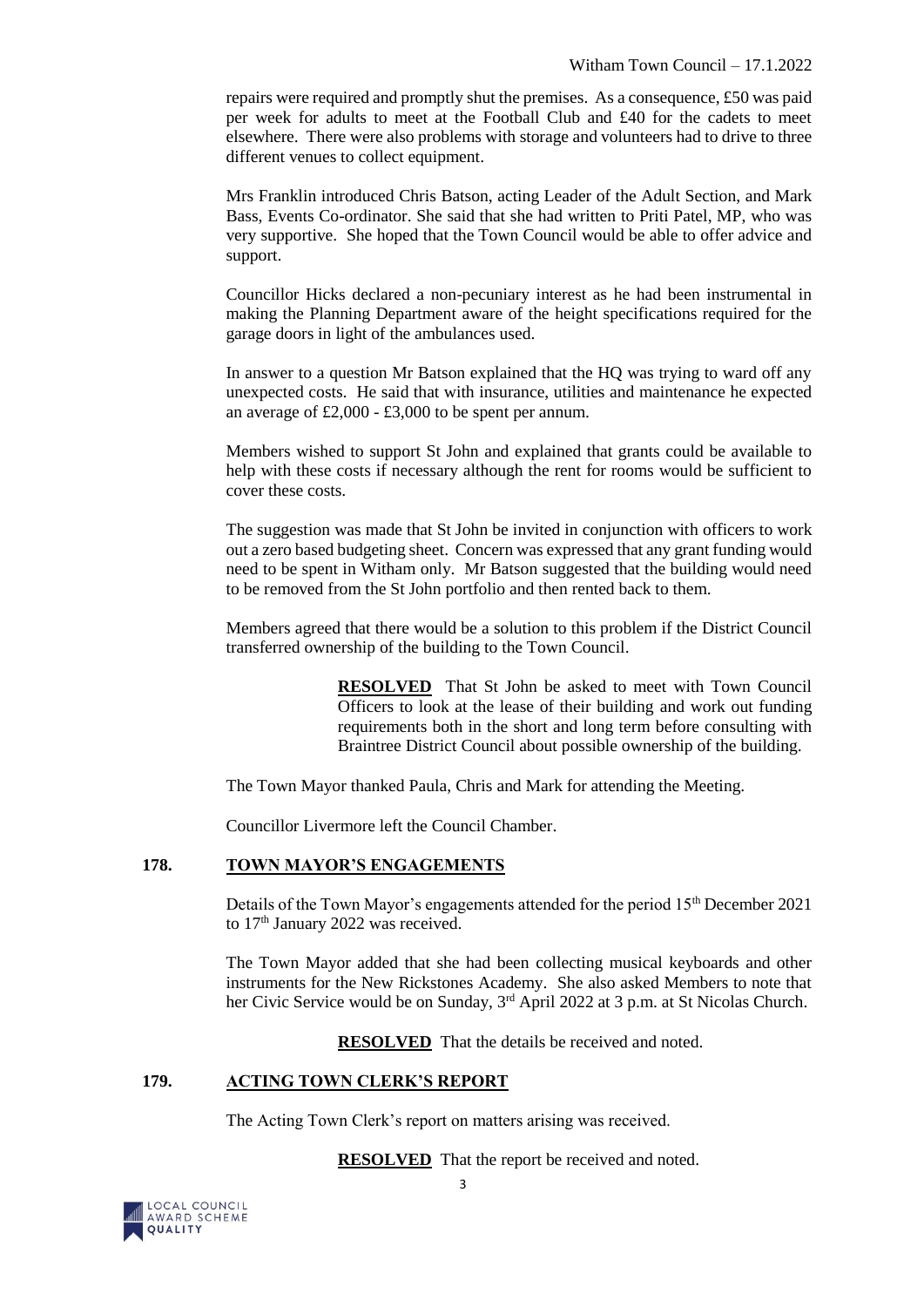Councillor Livermore returned to Council Chamber.

#### **180. PRECEPT 2022 – 2023**

The Precept Form, Minutes of the Meeting of the Estimates Sub-Committee held  $13<sup>th</sup>$ December 2021 and recommendations were received and Members asked to agree the precept for 2022 – 2023.

The Leader of the Council spoke about achievements despite the difficulties of the pandemic. Councillor Lager said that the tree maintenance programme was now complete, a survey had been undertaken of the River Walk cycle ways, footpaths and bridges and it was hoped to make a start on repairs reflecting on the different characteristics/uses of the land. He hoped that improvements would continue on the CCTV system, Special Constables, who are greatly appreciated by residents, would be recruited, the link between the River Walk and Whetmead would hopefully be realised and the Neighbourhood Plan, which could take several years, would consider inter alia Listed Buildings and shops fronts in Conservation Area. He spoke about the need for better accommodation for the Operations Team and for devolved services from Braintree District Council to include the park and land by ASDA; and the Blackwater Rail Trail from Essex County Council. He said that there were some ambitious schemes and there would be discussions with the District Council regarding investment in the town but he stressed the importance of not over-stretching staff or resources. He said that there would be a modest increase in the precept to deliver ambitious plans.

A question was asked about the Winter Wonderland light show on the River Walk which had been promised in place of the Christmas Fayre in 2020 and the resolution to look at its feasibility. It was considered that by not including a specific budget line the decision had been made not to proceed. The Leader of the Council considered that there was sufficient funds in the Festival budget to proceed with this event should the Town Council agree.

> **RESOLVED** That the Minutes from the Meeting of the Estimates Sub-Committee held 13<sup>th</sup> December 2021 be received.

> **RESOLVED** That the Admin and Central Services budget for 2022/2023 be accepted.

> **RESOLVED** That the budget for the Community Committee 2022/2023 be accepted.

> **RESOLVED** That the budget for the Environment Committee 2022/2023 be accepted.

> **RESOLVED** That the budget for the Policy and Resources Committee 2022/2023 be accepted.

> **RESOLVED** That the budget for the Planning and Transport Committee 2022/2023 be accepted.

> **RESOLVED** That the reserve allocations and balances for 2022/2023 be accepted.

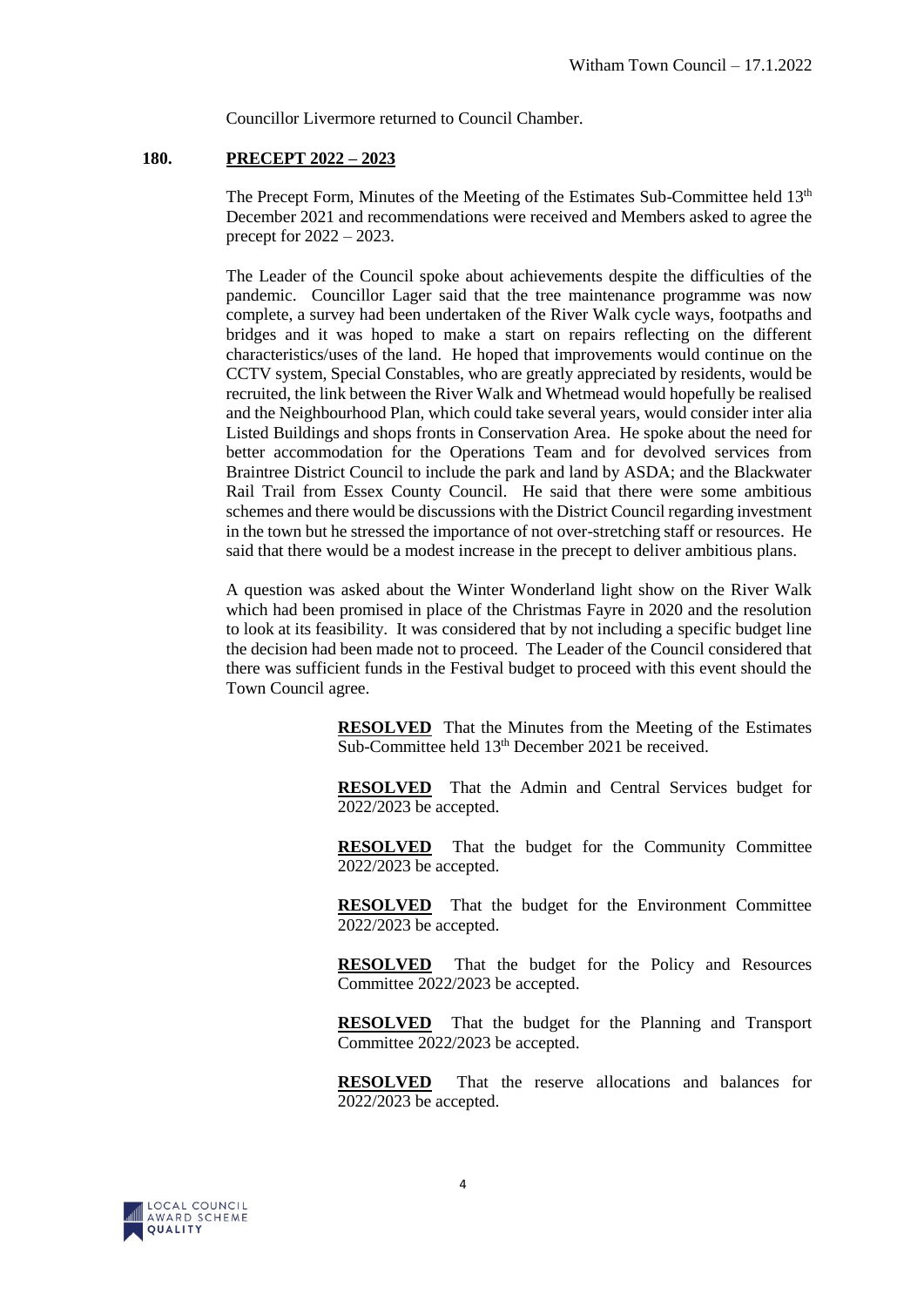**RESOLVED** That the Precept for 2022/2023 be increased by the equivalent of £1.57 (2.00%), an increase of £1.57 per annum to £80.28 at Band D. A total precept amount of £704,406.00 be approved.

#### **181. FOOTPATH CLOSURE AT RIVER VIEW**

A report was received regarding the public using an unofficial pathway.

The Assistant Town Clerk explained that with the formal closure of the public footpath to facilitate work at the Gimsons site, pedestrians had made an unofficial pathway across the grass. In the wet, muddy conditions it had been agreed to lay bark on the pathway but this had deteriorated to such an extent that it had been closed to avoid injury to pedestrians. Signs and fencing in the gaps in the hedge had been installed to prevent the path being used but these had been repeatedly vandalised. At present one gap in the hedge was closed whilst the other was open. She added that in light of further information the public footpath would reopen possibly as early as the end of January and certainly by the end of February.

> **RESOLVED** That the report be received and the temporary fencing remain in its current state to allow pedestrians to use the unofficial footpath should they so wish.

Members raised the issue of the new footpath laid by contractors being at a different height so that a dangerous step had been created.

> **RESOLVED** That Bellway be contacted and asked to remedy the height difference before the public footpath was reopened.

#### **182. QUEEN'S JUBILEE WORKING GROUP**

The resignation of Councillor Livermore from the Queen's Jubilee Working Group was received and a replacement was sought.

**RESOLVED** That Councillor Livermore's resignation be accepted.

**RESOLVED** That Councillor Ager be appointed to serve on the Queen's Jubilee Working Group for the ensuing civic year.

#### **183. COMMITTEE REPORTS**

**Planning and Transport Committee held 14th December 2021 and 4th January 2022** 

Minutes 175 to 198 (inclusive)

Councillor Goodman, Chairman of the Planning and Transport Committee, gave a report of the Meetings en bloc.

> **RESOLVED** That the Report of the Planning and Transport Committee be received.

#### **184. EXCLUSION OF THE PRESS AND PUBLIC**

**RESOLVED** That under the Public Bodies (Admissions to Meetings) Act 1960, the press and public be excluded from the Meeting for the consideration of the remaining items of business on